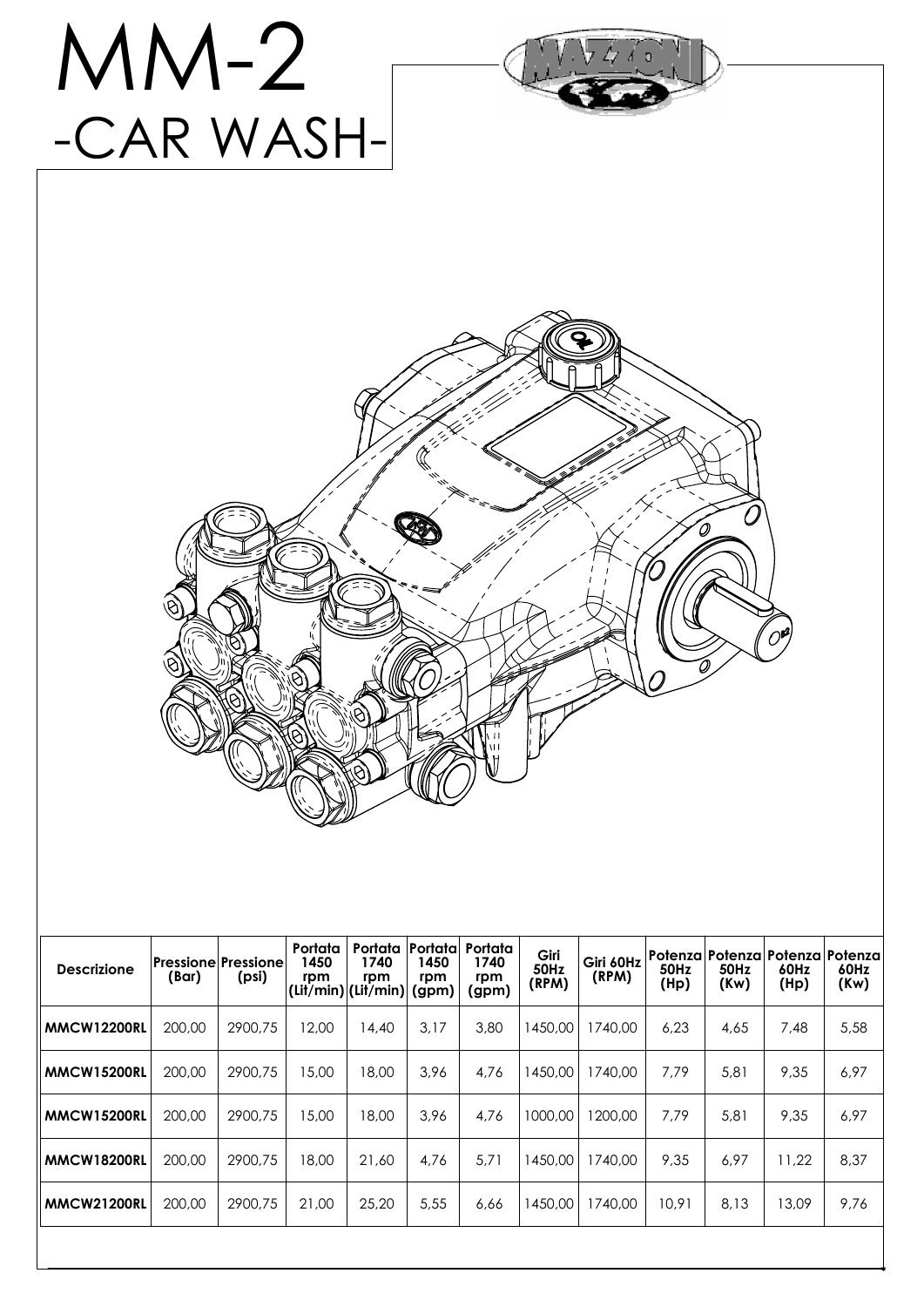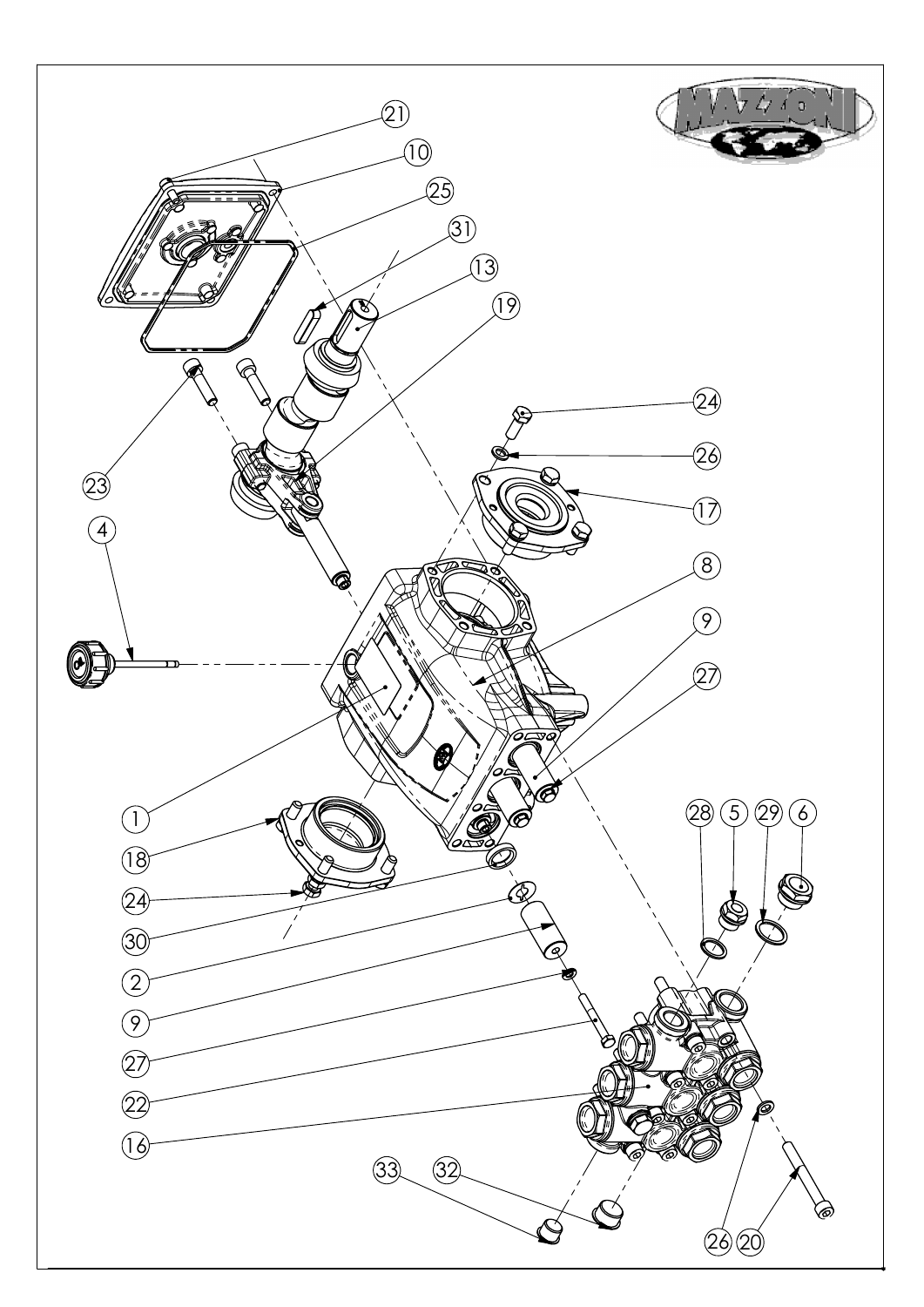| Pos.           | <b>MM-2 CW</b><br>15200MRL | MM-2 CW<br>21200MRL      | <b>MM-2 CW</b><br>18200MRL | <b>MM-2 CW</b><br>*15200MRL | <b>MM-2 CW</b><br>12200MRL | Cod.       | <b>ITALIANO</b>                         | <b>ENGLISH</b>                         | <i><b>DEUTSCH</b></i>                       | <b>ESPAÑOL</b>                            | <b>FRANCAIS</b>                                  |
|----------------|----------------------------|--------------------------|----------------------------|-----------------------------|----------------------------|------------|-----------------------------------------|----------------------------------------|---------------------------------------------|-------------------------------------------|--------------------------------------------------|
| 1              |                            | $\overline{\phantom{0}}$ | $\overline{\phantom{0}}$   | $\qquad \qquad -$           |                            | P0.007.001 | Etichetta 55x34                         | Label 55x34                            | Etikett 55x34                               | Etiqueta 55x34                            | Étiquette 55x34                                  |
| $\overline{2}$ |                            | $\overline{\phantom{0}}$ | $\qquad \qquad -$          | $\qquad \qquad -$           | 3                          | P1.003.003 | Rondella Rame<br>ø23.5 ø9.6X0.5         | Copper washer<br>ø23.5 ø9.6X0.5        | Kupferunterlegsscheibe<br>ø23.5 ø9.6X0.5    | Arandela de cobre<br>Ø23.5 Ø9.6X0.5       | Rondelle cuivre<br>Ø23.5 Ø9.6X0.5                |
| 3              | $\overline{a}$             | $\overline{\phantom{0}}$ | $\qquad \qquad -$          | $\qquad \qquad -$           | 3                          | P1.010.008 | Asta MM-2                               | Pole MM-2                              | Pfosten MM-2                                | Asta MM-2                                 | Tige MM-2                                        |
| 4              |                            |                          | $\overline{\phantom{0}}$   | ۳                           |                            | P1.012.006 | Tappo G3/8" L.75                        | Cap G3/8" L.75                         | Deckel G3/8" L.75                           | Tapón G3/8" L.75                          | Bouchon G3/8" L.75                               |
| 5              |                            | $\overline{\phantom{0}}$ | $\qquad \qquad -$          | $\qquad \qquad -$           |                            | P1.012.019 | Tappo G 3/8 H18                         | Cap G 3/8 H18                          | Deckel G 3/8 H18                            | Tapón G 3/8 H18                           | Bouchon G 3/8 H18                                |
| 6              |                            |                          | $\overline{\phantom{0}}$   | ۰                           |                            | P1.012.020 | Tappo G 1/2 H18                         | Cap G 1/2 H18                          | Deckel G 1/2 H18                            | Tapón G 1/2 H18                           | Bouchon G 1/2 H18                                |
| $\overline{7}$ | ۰                          | $\qquad \qquad -$        | $\qquad \qquad -$          | $\qquad \qquad -$           | 3                          | P1.013.004 | Spina cilindrica<br>$\varnothing$ 10x30 | Cylindrical pin<br>$\varnothing$ 10x30 | Zylinder Stift ø 10x30                      | Pasador cilindrico<br>$\varnothing$ 10x30 | Goupille cylindrique<br>$\varphi$ 10 $\times$ 30 |
| 8              |                            | $\overline{\phantom{0}}$ | $\overline{\phantom{0}}$   | $\qquad \qquad -$           |                            | P1.020.006 | Corpo Pompa MM-2                        | Pump Body MM-2                         | Pumpenkörper MM-2                           | Cuerpo de la<br>bomba MM-2                | Corps de pompe<br>$MM-2$                         |
| 9              |                            | $\overline{\phantom{a}}$ | $\overline{\phantom{a}}$   | $\overline{a}$              | 3                          | P1.071.013 | Pistone ø20 h46-MM-<br>2                | Piston ø20 h46-MM-2                    | Kolben ø20 h46-MM-2                         | Pistón ø20 h46-MM-2 l                     | Piston ø20 h46-MM-2                              |
| 10             |                            | $\overline{\phantom{0}}$ | $\overline{\phantom{0}}$   | ۰                           |                            | P2.012.001 | Coperchio MM                            | Cover MM                               | Deckel MM                                   | Tapa MM                                   | Couvercle MM                                     |
| 11             |                            | $\overline{1}$           | $\sim$                     |                             |                            | P2.014.011 | Albero Premontato<br>Ec.8.25-E-MM-2     | Preassembled shaft<br>Ec.8.25-E-MM-2   | Vormontierte Welle<br>Ec.8.25-E-MM-2        | Preensamblado eje<br>Ec.8.25-E-MM-2       | Préassemblé arbre<br>Ec.8.25-E-MM-2              |
| 12             | $\mathbf{1}$               | $\overline{\phantom{a}}$ | $\qquad \qquad -$          | $\qquad \qquad -$           | $\overline{a}$             | P2.014.012 | Albero Premontato<br>Ec.6-E-MM-2        | Preassembled shaft<br>Ec.6-E-MM-2      | Vormontierte Welle Ec.6-<br>$E-MM-2$        | Preensamblado eje<br>Ec.6-E-MM-2          | Préassemblé arbre<br>Ec.6-E-MM-2                 |
| 13             |                            |                          | -                          |                             |                            | P2.014.013 | Albero Premontato<br>Ec.4.85-B-MM-2     | Preassembled shaft<br>Ec. 4.85-B-MM-2  | Vormontierte Welle Ec.<br>4.85-B-MM-2       | Preensamblado eje<br>Ec. 4.85-B-MM-2      | Préassemblé arbre<br>Ec. 4.85-B-MM-2             |
| 14             |                            | $\overline{\phantom{0}}$ | -1                         |                             |                            | P2.014.014 | Albero Premontato<br>Ec.7.16-C-MM-2     | Preassembled shaft<br>Ec.7.16-C-MM-2   | Vormontierte Welle<br>Ec.7.16-C-MM-2        | Preensamblado eje<br>Ec.7.16-C-MM-2       | Préassemblé arbre<br>Ec.7.16-C-MM-2              |
| 15             |                            | $\overline{\phantom{0}}$ | $\qquad \qquad$            |                             |                            | P2.014.015 | Albero Premontato<br>Ec.8.5-D-MM-2      | Preassembled shaft<br>Ec.8.5-D-MM-2    | Vormontierte Welle<br>Ec.8.5-D-MM-2         | Preensamblado eje<br>Ec.8.5-D-MM-2        | Préassemblé arbre<br>Ec.8.5-D-MM-2               |
| 16             |                            | $\overline{\phantom{0}}$ | $\qquad \qquad -$          | $\qquad \qquad -$           |                            | P2.035.018 |                                         |                                        |                                             |                                           |                                                  |
| 17             |                            |                          |                            |                             |                            | P2.060.005 | Flangia PDF MM-2                        | Flange PDF MM-2                        | Flansch PDF MM-2                            | Borde PDF MM-2                            | <b>Bride PDF MM-2</b>                            |
| 18             |                            |                          | $\qquad \qquad -$          | ۰                           |                            | P2.060.006 | Flangia MM-2                            | Flange MM-2                            | Flansch MM-2                                | Borde MM-2                                | Bride MM-2                                       |
| 19             |                            | $\qquad \qquad -$        | $\qquad \qquad -$          | $\qquad \qquad -$           | 3                          | P2.150.006 | Biella MM-2                             | Connecting rod<br>MM-2                 | Plenelstange MM-2                           | Biela MM-2                                | Bielle MM-2                                      |
| 20             | ۰                          | $\qquad \qquad -$        | $\overline{\phantom{a}}$   | $\overline{\phantom{a}}$    | 8                          | P4.002.001 | Vite M8x70 UNI 5931                     | Screw M8x70 UNI<br>5931                | Schrauben M8x70 UNI<br>5931                 | Tornillo M8x70 UNI<br>5931                | Vis M8x70 UNI 5931                               |
| 21             |                            | $\overline{\phantom{0}}$ | $\overline{\phantom{0}}$   | $\qquad \qquad -$           |                            | P4.002.004 | Vite M6x16 UNI5931                      | Screw M6x16<br>UNI5931                 | Schrauben M6x16<br><b>UNI5931</b>           | Tornillo M6x16<br><b>UNI5931</b>          | Vis M6x16 UNI5931                                |
| 22             |                            | $\overline{\phantom{a}}$ | $\overline{\phantom{a}}$   | $\overline{\phantom{0}}$    | 3                          | P4.002.015 | Vite M6x50 stainless<br>steel           | Screw M6x50<br>stainless steel         | Schrauben M6x50<br>stainless steel          | Tornillo M6x50<br>stainless steel         | Vis M6x50 stainless<br>steel                     |
| 23             |                            |                          | $\overline{\phantom{0}}$   | $\qquad \qquad -$           | 6                          | P4.002.016 | Vite M8x35 UNI5931-<br>67               | Screw M8x35<br>UNI5931-67              | Schrauben M8x35<br>UNI5931-67               | Tornillo M8x35<br>UNI5931-67              | Vis M8x35 UNI5931-<br>67                         |
| 24             |                            | $\overline{\phantom{0}}$ | $\overline{\phantom{0}}$   | $\qquad \qquad -$           | 8                          | P4.002.018 | Vite M8x22 UNI5739-<br>65 ZEB           | Screw M8x22<br>UNI5739-65 ZEB          | Schrauben M8x22<br>UNI5739-65 ZEB           | Tornillo M8x22<br>UNI5739-65 ZEB          | Vis M8x22 UNI5739-<br>65 ZEB                     |
| 25             |                            | $\overline{\phantom{0}}$ | $\qquad \qquad -$          | $\qquad \qquad -$           |                            | P4.005.026 | Guarnizione ORM<br>126X3.0              | Gasket ORM 126X3.0                     | Dichtung ORM 126X3.0                        | Guarnición ORM<br>126X3.0                 | Garniture ORM<br>126X3.0                         |
| 26             |                            | $\qquad \qquad -$        | $\qquad \qquad -$          | $\qquad \qquad -$           | 16                         | P4.008.001 | Rondella M8<br>(UNI6592)                | Washer M8<br>(UNI6592)                 | Unterlegscheibe M8<br>(UNI6592)             | Arandela M8<br>(UNI6592)                  | Rondelle M8<br>(UNI6592)                         |
| 27             |                            | $\overline{\phantom{0}}$ | $\qquad \qquad -$          | $\overline{\phantom{0}}$    | 3                          | P4.008.003 | Rondella Rame<br>Ø6x12x1                | Copper washer<br>ø6,4x12,5x1,6         | Kupferunterlegsscheibe<br>ø6,4x12,5x1,6     | Arandela de cobre<br>ø6,4x12,5x1,6        | Rondelle cuivre<br>ø6,4x12,5x1,6                 |
| 28             |                            | $\overline{\phantom{a}}$ | $\overline{\phantom{a}}$   | -                           |                            | P4.008.008 | Rondella Rame 3\8<br>R17x22x1.5         | Copper washer 3\8<br>R17x22x1.5        | Kupferunterlegsscheibe<br>3\8 R17x22x1.5    | Arandela de cobre<br>3\8 R17x22x1.5       | Rondelle cuivre 3\8<br>R17x22x1.5                |
| 29             |                            |                          | $\overline{\phantom{0}}$   | ÷                           |                            | P4.008.009 | Rondella Rame<br>G1/2" 21.5x27x1.5      | Copper washer<br>G1/2" 21.5x27x1.5     | Kupferunterlegsscheibe<br>G1/2" 21.5x27x1.5 | Arandela de cobre<br>G1/2" 21.5x27x1.5    | Rondelle cuivre<br>G1/2" 21.5x27x1.5             |
| 30             |                            | $\overline{\phantom{0}}$ | $\overline{\phantom{0}}$   | $\qquad \qquad -$           | 3                          | P4.015.002 | Anello 16x24x5 NBR                      | Ring 16x24x5 NBR                       | Ring 16x24x5 NBR                            | Anillo 16x24x5 NBR                        | Bague 16x24x5 NBR                                |
| 31             |                            | $\overline{\phantom{0}}$ | $\overline{\phantom{a}}$   | $\overline{\phantom{0}}$    |                            | P4.021.001 | Chiavetta 8x7x35                        | Key 8x7x35                             | Keil 8x7x35                                 | Chaveta 8x7x35                            | Clavette 8x7x35                                  |
| 32             |                            | $\overline{\phantom{0}}$ | $\overline{\phantom{0}}$   | $\qquad \qquad -$           |                            | P4.043.001 | Protezione ø20                          | Protection ø20                         | Scuhtz ø20                                  | Protección ø20                            | Protection ø20                                   |
| 33             |                            |                          | $\qquad \qquad -$          | $\qquad \qquad -$           |                            | P4.043.002 | Protezione 15.5                         | Protection 15.5                        | Scuhtz 15.5                                 | Protección 15.5                           | Protection 15.5                                  |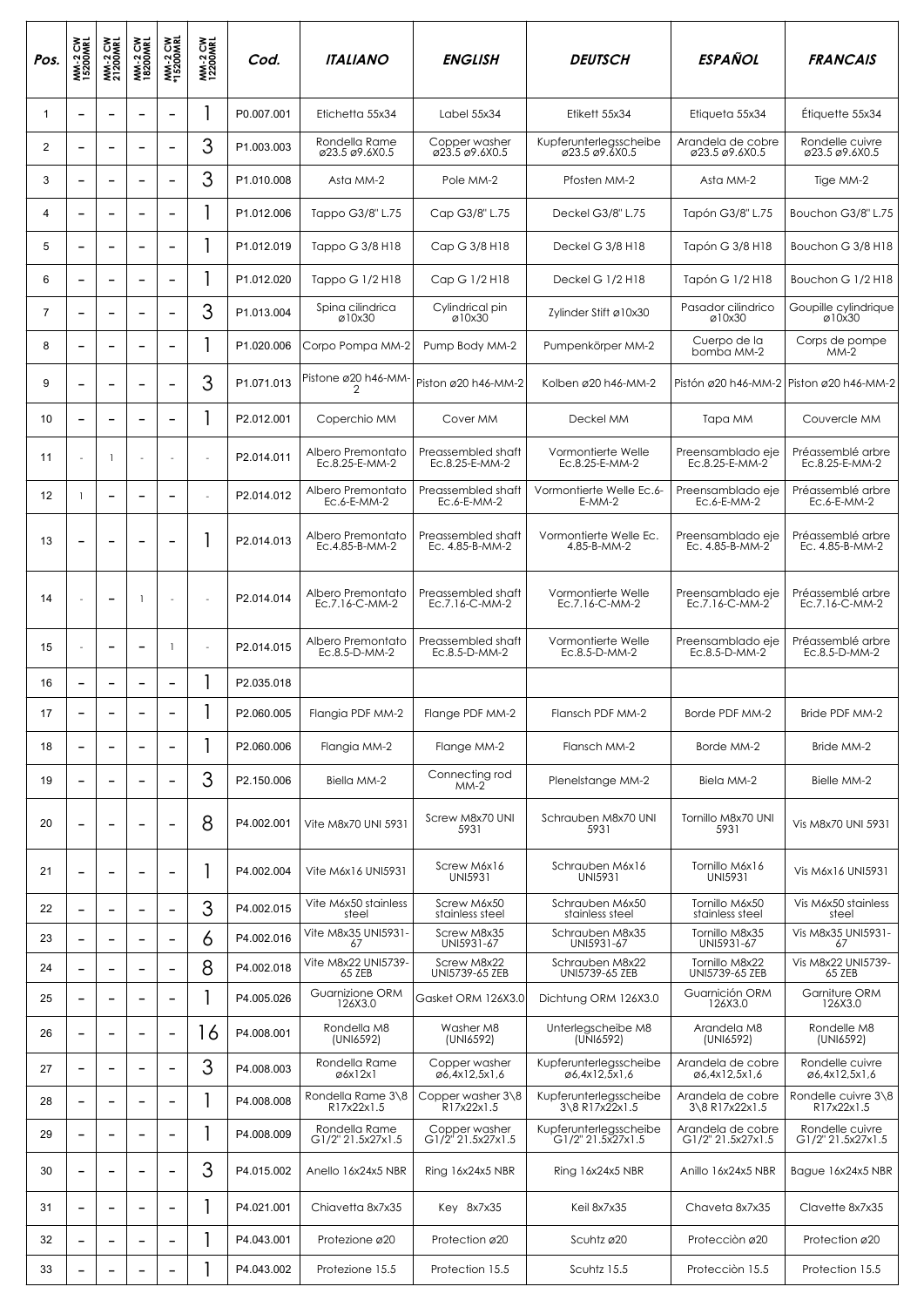



## **P2.035.018.A**

| Pos. | Q.tà | Cod.       | <b>ITALIANO</b>                        | <b>ENGLISH</b>                               | <b>DEUTSCH</b>                           | <b>ESPAÑOL</b>                            | <b>FRANCAIS</b>                                 |
|------|------|------------|----------------------------------------|----------------------------------------------|------------------------------------------|-------------------------------------------|-------------------------------------------------|
|      |      | P1.043.015 | Testata pompa TMM-                     | Pump head TMM-2                              | Pumpekopf TMM-2                          | Cabeza bomba<br>TMM-2                     | Tete de pompe<br>TMM-2                          |
| 2    | 6    | P2.013.010 | Tappo VAM M24X1.5<br>$+$ OR MM-2 HT    | Cap VAM M24X1.5 +<br>OR MM-2 HT              | Deckel VAM M24X1.5 + OR MM-2<br>HT       | Tapón VAM M24X1.5<br>$+$ OR MM-2 HT       | <b>Bouchon VAM</b><br>$M24X1.5 + OR MM-2$<br>HT |
| 3    | 6    | P2.003.006 | Valvola VAM 21 L/min<br>ø21 MM-1       | Valve VAM 21L/min<br>ø21 MM-1                | Ventil VAM 21L/min ø21 MM-1              | Válvula VAM 21 L/min<br>$\varphi$ 21 MM-1 | Valve VAM 21L/min<br>ø21 MM-1                   |
| 4    | 6    | P4.005.001 | <b>OR 3068 NBR</b>                     | O-ring 3068 NBR                              | O-Ring 3068 NBR                          | <b>OR 3068 NBR</b>                        | Joint torique 3068<br><b>NBR</b>                |
| 5    |      | P4.008.007 | Rondella Rame 1/4<br>Ø13x19x1.5        | Copper washer 1/4<br>$\varnothing$ 13x19x1.5 | Kupferunterlegsscheibe 1/4<br>Q13x19x1.5 | Arandela de cobre<br>$1/4$ Ø13x19x1.5     | Rondelle cuivre 1/4<br>Ø13x19x1.5               |
| 6    | -1   | P1.012.017 | Tappo G 1/4 H18                        | Cap G 1/4 H18                                | Deckel G 1/4 H18                         | Tapón G 1/4 H18                           | Bouchon G 1/4 H18                               |
| 7    | 3    | P1.070.019 | Pressore MM-2                          | Pressure Ring MM-2                           | Bague de pression MM-2                   | Anillo de presión<br>$MM-2$               | Bague de pression<br>$MM-2$                     |
| 8    | 3    | P4.005.029 | Guarnizione OR 2118<br>NBR-1.78x29.87  | Gasket OR 2118 NBR-<br>1.78x29.87            | Dichtung OR 2118 NBR-1.78x29.87          | Guarnición OR 2118<br>NBR-1.78x29.87      | Garniture OR 2118<br>NBR-1.78x29.87             |
| 9    | 3    | P4.100.002 | Tenuta pistone<br>posteriore ø20xø28x8 | Piston seal back<br>ø20xø28x8                | Kolbendichtung zurück ø20xø28x8          | Piston sellado<br>posterior ø20xø28x8     | Piston joint arrière<br>Ø20xØ28x8               |
| 10   | 3    | P1.024.017 | Diffusore MM-2                         | Diffusor MM-2                                | Diffusor MM-2                            | Difusor MM-2                              | Diffuseur MM-2                                  |
| 11   | 3    | P4.100.001 | Tenuta pistone<br>anteriore ø20xø30x9  | Front piston seal<br>Ø20xØ30x9               | Front Kolbendichtung ø20xø30x9           | Junta del pistón<br>delantero ø20xø30x9   | Joint de piston avant<br>Ø20xØ30x9              |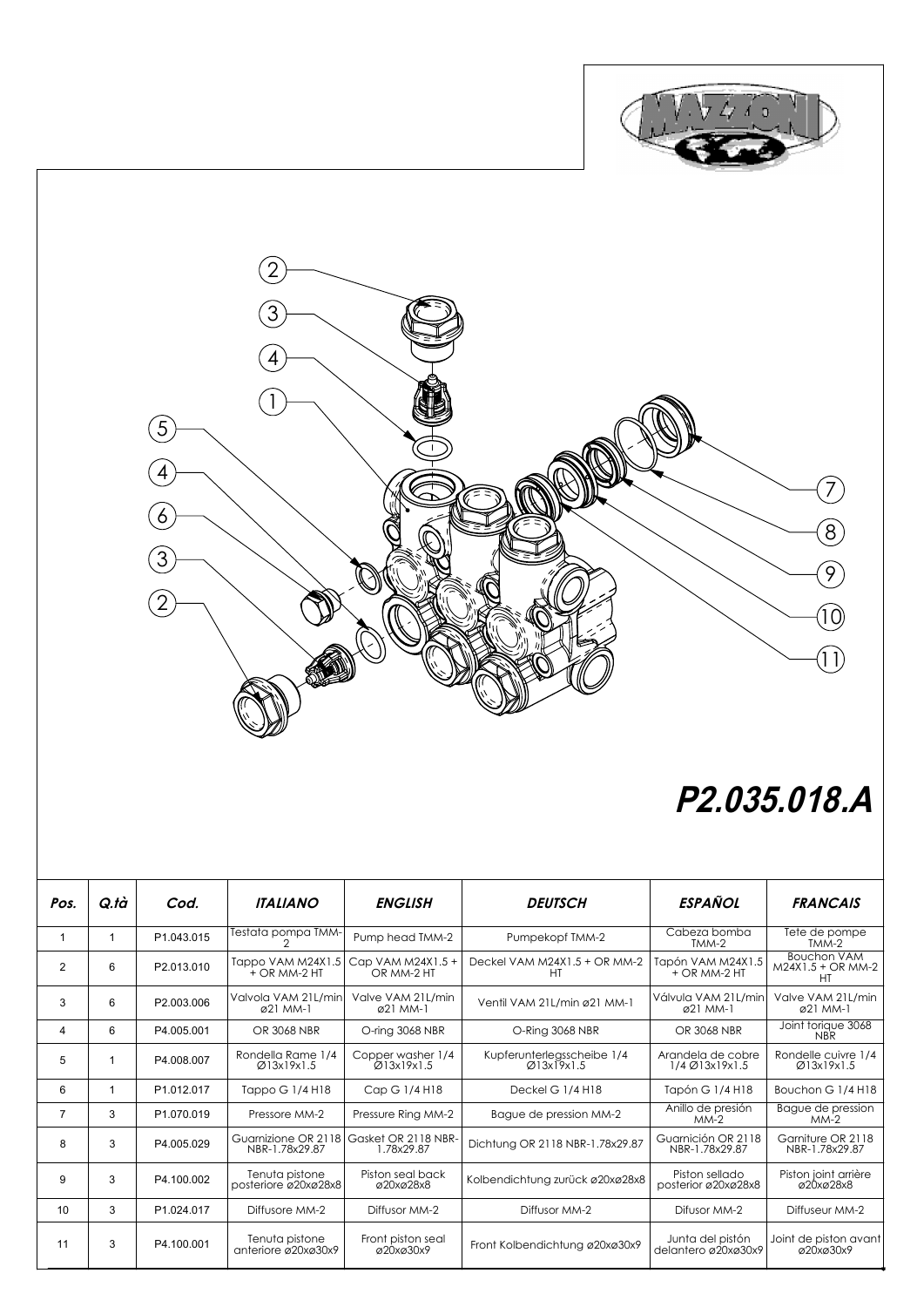

| 2 | P1.012.003             | Tappo G 3/8"<br>H18         | Cap G 3/8"<br>H18             | Deckel G 3/8"<br>H18          | Tapón G 3/8"<br>H18           | Bouchon G 3/8"<br>H18                |
|---|------------------------|-----------------------------|-------------------------------|-------------------------------|-------------------------------|--------------------------------------|
| 3 | P <sub>1.012.015</sub> | Tappo G3/4                  | Cap G3/4                      | Deckel G3/4                   | Tapón G3/4                    | Bouchon G3/4                         |
| 4 | P4.005.027             | Guarnizione<br>ORM 14.0X2.0 | Gasket ORM<br>14.0X2.0        | Dichtung ORM<br>14.0X2.0      | Guarnición<br>ORM 14.0X2.0    | <b>Garniture ORM</b><br>14.0X2.0     |
| 5 | P4.005.030             | OR ORM0285-20<br>(NBR)      | O-ring<br>ORM0285-20<br>(NBR) | O-Ring<br>ORM0285-20<br>(NBR) | <b>OR ORM0285-20</b><br>(NBR) | Joint torique<br>ORM0285-20<br>(NBR) |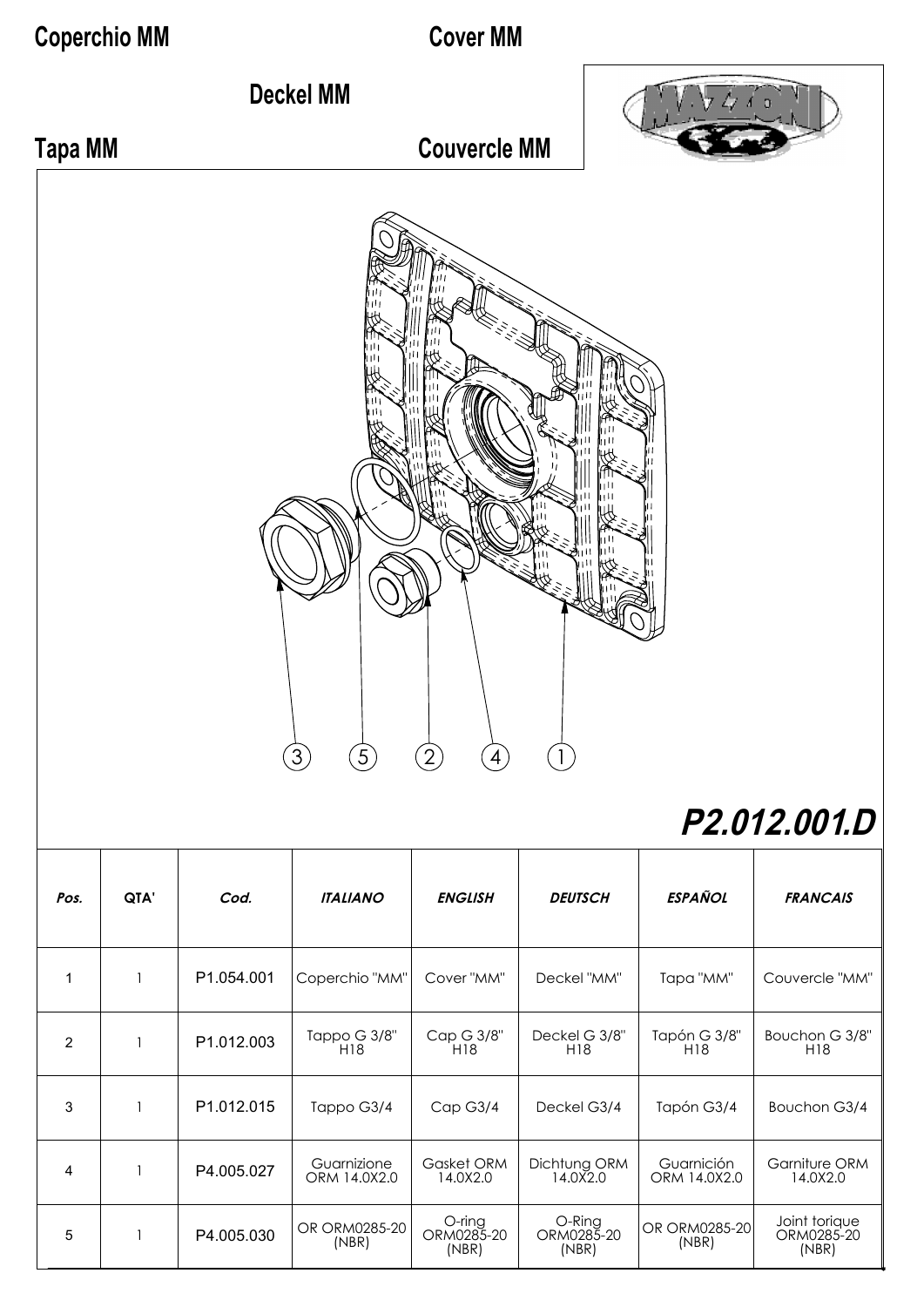## MM-2 -CAR WASH-



|                                                        | Code                                                       | Q.ta         | <b>ITALIANO</b>                                                               | <b>INGLESE</b>                                                                      | <b>TEDESCO</b>                                                | <b>SPAGNOLO</b>                         | <b>FRANCESE</b>                             |
|--------------------------------------------------------|------------------------------------------------------------|--------------|-------------------------------------------------------------------------------|-------------------------------------------------------------------------------------|---------------------------------------------------------------|-----------------------------------------|---------------------------------------------|
|                                                        | P2.003.006                                                 | 6            | Valvola VAM 21L/min<br>ø21 MM-1                                               | Valve VAM 21L/min<br>ø21 MM-1                                                       | Ventil VAM 21L/min<br>ø21 MM-1                                | Válvula VAM 21L/min<br>ø21 MM-1         | Valve VAM 21L/min<br>ø21 MM-1               |
|                                                        | P4.005.001                                                 | 6            | OR 3068 NBR                                                                   | O-ring 3068 NBR                                                                     | O-Ring 3068 NBR                                               | OR 3068 NBR                             | Joint torique 3068 NBR                      |
|                                                        | P4.005.002                                                 | 6            | OR 2.62x20.29                                                                 | O-ring 2.62x20.29                                                                   | O-Ring 2.62x20.29                                             | OR 2.62x20.29                           | Joint torique 2.62x20.29                    |
|                                                        |                                                            |              | KIT VALVOLA COMPLETA POMPA MMC - <b>KIT VALVES FOR MM PUMP</b>                |                                                                                     |                                                               |                                         |                                             |
|                                                        | Code                                                       | Q.ta         | <b>ITALIANO</b>                                                               | <b>INGLESE</b>                                                                      | <b>TEDESCO</b>                                                | <b>SPAGNOLO</b>                         | <b>FRANCESE</b>                             |
|                                                        | P4.100.002                                                 | 3            | Tenuta pistone<br>posteriore ø20xø28x8                                        | Piston seal back<br>ø20xø28x8                                                       | Kolbendichtung zurück<br>Ø20xø28x8                            | Piston sellado<br>posterior ø20xø28x8   | Piston joint arrière<br>ø20xø28x8           |
|                                                        | P4.100.001                                                 | 3            | Tenuta pistone<br>anteriore ø20xø30x9                                         | Front piston seal<br>ø20xø30x9                                                      | Front Kolbendichtung<br>ø20xø30x9                             | Junta del pistón<br>delantero ø20xø30x9 | Joint de piston avant<br>ø20xø30x9          |
|                                                        | P4.005.029                                                 | 3            | Guarnizione OR 2118<br>NBR-1.78x29.87                                         | Gasket OR 2118 NBR-<br>1.78x29.87                                                   | Dichtung OR 2118 NBR-<br>1.78x29.87                           | Guarnición OR 2118<br>NBR-1.78x29.87    | Garniture OR 2118<br>NBR-1.78x29.87         |
|                                                        |                                                            |              | GUARNIZIONE PISTONE ø20 POMPA MM-2 - <b>KIT PLUNGER SEALS ø20 FOR MM PUMP</b> |                                                                                     |                                                               |                                         |                                             |
|                                                        | Code                                                       | Q.ta         | <b>ITALIANO</b>                                                               | <b>INGLESE</b>                                                                      | <b>TEDESCO</b>                                                | SPAGNOLO                                | <b>FRANCESE</b>                             |
|                                                        | P4.100.001                                                 | 1            | Tenuta pistone<br>anteriore ø20xø30x9                                         | Front piston seal<br>ø20xø30x9                                                      | Front Kolbendichtung<br>ø20xø30x9                             | Junta del pistón<br>delantero ø20xø30x9 | Joint de piston avant<br>Ø20xø30x9          |
|                                                        | P4.100.002                                                 | 1            | Tenuta pistone<br>posteriore ø20xø28x8                                        | Piston seal back<br>ø20xø28x8                                                       | Kolbendichtung zurück<br>Ø20xø28x8                            | Piston sellado<br>posterior ø20xø28x8   | Piston joint arrière<br>ø20xø28x8           |
|                                                        | P4.005.029                                                 | $\mathbf{1}$ | Guarnizione OR 2118                                                           | Gasket OR 2118 NBR-                                                                 | Dichtung OR 2118 NBR-<br>1.78x29.87                           | Guarnición OR 2118                      | Garniture OR 2118                           |
|                                                        | P1.024.017                                                 | $\mathbf{1}$ | NBR-1.78x29.87<br>Diffusore MM-2                                              | 1.78x29.87<br>Diffusor MM-2                                                         | Diffusor MM-2                                                 | NBR-1.78x29.87<br>Difusor MM-2          | NBR-1.78x29.87<br>Diffuseur MM-2            |
|                                                        | P1.070.019                                                 | $\mathbf{1}$ | Pressore MM-2                                                                 | Pressure Ring MM-2                                                                  | Bague de pression<br>MM-2                                     | Anillo de presión MM-<br>2              | Bague de pression<br>MM-2                   |
|                                                        |                                                            |              | GUARNIZIONE PISTONE ø20 POMPA MM-2 PACCO COMPLETO - KIT COMPLETE SEALS        |                                                                                     |                                                               |                                         |                                             |
|                                                        | Code                                                       | Q.ta         | <b>ITALIANO</b>                                                               | <b>INGLESE</b>                                                                      | <b>TEDESCO</b>                                                | SPAGNOLO                                | <b>FRANCESE</b>                             |
|                                                        | P <sub>1.071.013</sub>                                     | $\mathbf{1}$ | Pistone ø20 h46-MM-2                                                          | Piston ø20 h46-MM-2                                                                 | Kolben ø20 h46-MM-2                                           | Pistón ø20 h46-MM-2                     | Piston ø20 h46-MM-2                         |
|                                                        | P1.003.003                                                 | $\mathbf{1}$ | Rondella Rame ø23.5<br>ø9.6X0.5                                               | Copper washer ø23.5<br>ø9.6X0.5                                                     | Kupferunterlegsscheib<br>$e$ $\varphi$ 23.5 $\varphi$ 9.6X0.5 | Arandela de cobre<br>Ø23.5 Ø9.6X0.5     | Rondelle cuivre ø23.5<br>ø9.6X0.5           |
|                                                        | P4.002.015                                                 | $\mathbf{1}$ | Vite M6x50 stainless<br>steel                                                 | Screw M6x50 stainless<br>steel                                                      | Schrauben M6x50<br>stainless steel                            | Tornillo M6x50 stainless<br>steel       | Vis M6x50 stainless stee                    |
|                                                        | P4.008.003                                                 | 1            | Rondella Rame<br>Ø6x12x1                                                      | Copper washer<br>ø6,4x12,5x1,6                                                      | Kupferunterlegsscheib<br>e ø6,4x12,5x1,6                      | Arandela de cobre<br>Ø6.4x12.5x1.6      | Rondelle cuivre<br>Ø6,4x12,5x1,6            |
|                                                        |                                                            |              |                                                                               |                                                                                     |                                                               |                                         |                                             |
|                                                        | P4.015.002                                                 | $\mathbf{1}$ | Anello 16x24x5 NBR                                                            | Ring 16x24x5 NBR                                                                    | Ring 16x24x5 NBR                                              | Anillo 16x24x5 NBR                      | Bague 16x24x5 NBR                           |
|                                                        | KIT PISTONEØ20 POMPA MM-2 - <b>KIT CERAMIC PISTON</b>      |              |                                                                               |                                                                                     |                                                               |                                         |                                             |
|                                                        |                                                            |              |                                                                               |                                                                                     |                                                               |                                         |                                             |
|                                                        | Code                                                       | Q.ta         | <b>ITALIANO</b>                                                               | <b>INGLESE</b>                                                                      | <b>TEDESCO</b>                                                | SPAGNOLO                                | <b>FRANCESE</b>                             |
|                                                        | P4.015.002                                                 | 3            | Anello 16x24x5 NBR                                                            | Ring 16x24x5 NBR                                                                    | Ring 16x24x5 NBR                                              | Anillo 16x24x5 NBR                      | Bague 16x24x5 NBR                           |
|                                                        |                                                            |              |                                                                               |                                                                                     |                                                               |                                         |                                             |
|                                                        | anelli tenuta olio asta pompa mm-pm - <b>kit oil seals</b> |              |                                                                               |                                                                                     |                                                               |                                         |                                             |
|                                                        | Code<br>P4.043.001                                         | Q.ta<br>1    | <i><b>ITALIANO</b></i><br>Protezione ø20                                      | <i><b>INGLESE</b></i><br>Protection ø20                                             | <i><b>TEDESCO</b></i><br>Scuhtz ø20                           | SPAGNOLO<br>Protección ø20              | <b>FRANCESE</b><br>Protection ø20           |
|                                                        | P4.043.002                                                 | 1            | Protezione 15.5                                                               | Protection 15.5                                                                     | Scuhtz 15.5                                                   | Protección 15.5                         | Protection 15.5                             |
|                                                        | P4.008.009                                                 | $\mathbf{1}$ | Rondella Rame G1/2"<br>21.5x27x1.5                                            | Copper washer G1/2'<br>21.5x27x1.5                                                  | Kupferunterlegsscheib<br>e G1/2" 21.5x27x1.5                  | Arandela de cobre<br>G1/2" 21.5x27x1.5  | Rondelle cuivre G1/2"<br>21.5x27x1.5        |
|                                                        | P4.008.008                                                 | $\mathbf{1}$ | Rondella Rame 3\8                                                             | Copper washer 3\8                                                                   | Kupferunterlegsscheib                                         | Arandela de cobre                       | Rondelle cuivre 3\8                         |
|                                                        | P <sub>1.012.020</sub>                                     | 1            | R17x22x1.5<br>Tappo G 1/2 H18                                                 | R17x22x1.5<br>Cap G 1/2 H18                                                         | e 3\8 R17x22x1.5<br>Deckel G 1/2 H18                          | 3\8 R17x22x1.5<br>Tapón G 1/2 H18       | R17x22x1.5<br>Bouchon G 1/2 H18             |
|                                                        | P1.012.019                                                 | $\mathbf{1}$ | Tappo G 3/8 H18                                                               | Cap G 3/8 H18                                                                       | Deckel G 3/8 H18                                              | Tapón G 3/8 H18                         | Bouchon G 3/8 H18                           |
|                                                        |                                                            |              |                                                                               | kit testata completa pistone ø20 pompa mm-2 CW - <b>preassembled connecting rod</b> |                                                               |                                         |                                             |
|                                                        | Code                                                       | Q.tà         | ITALIANO                                                                      | <i><b>INGLESE</b></i>                                                               | <i><b>TEDESCO</b></i>                                         | SPAGNOLO                                | <b>FRANCESE</b>                             |
|                                                        | P <sub>1.099.006</sub>                                     | -1           | Biella MM-2                                                                   | Connecting rod MM-2                                                                 | Plenelstange MM-2                                             | Biela MM-2                              | Bielle MM-2                                 |
|                                                        | P <sub>1.010.008</sub>                                     | -1           | Asta MM-2                                                                     | Pole MM-2                                                                           | Pfosten MM-2                                                  | Asta MM-2                               | Tige MM-2                                   |
|                                                        | P <sub>1.013.004</sub>                                     | -1           | Spina cilindrica ø10x30                                                       | Cylindrical pin ø10x30                                                              | Zylinder Stift ø 10x30                                        | Pasador cilindrico<br>ø10x30            | Goupille cylindrique<br>$\varnothing$ 10x30 |
| <b>FORNIRE VITE P4.002.016</b><br><b>COME RICAMBIO</b> | P4.002.016                                                 | 2            | Vite M8x35 UNI5931-67                                                         | Screw M8x35 UNI5931-<br>67                                                          | Schrauben M8x35<br>UNI5931-67                                 | Tornillo M8x35<br>UNI5931-67            | Vis M8x35 UNI5931-67                        |